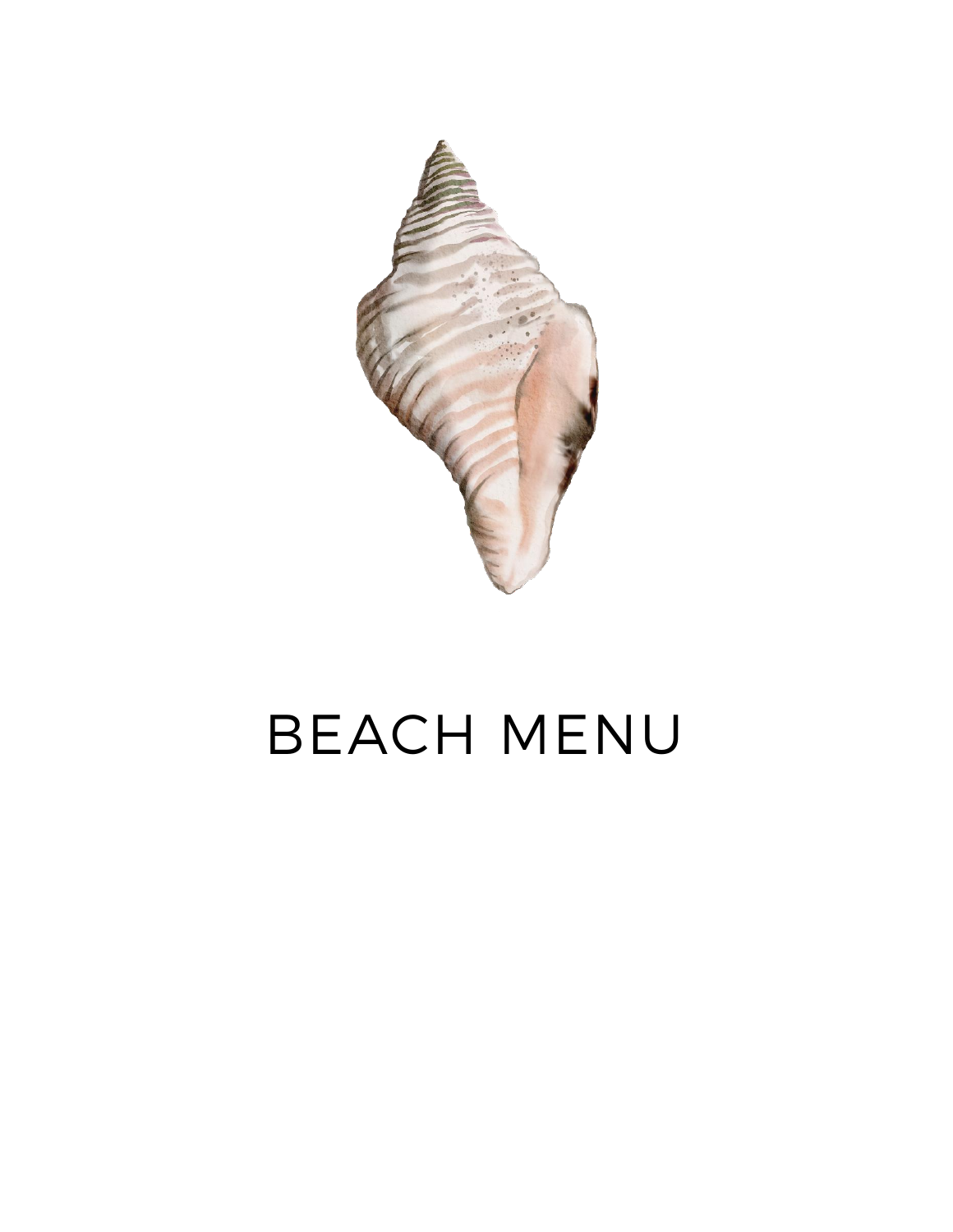# SALADS

| <b>VILLAGE SALAD</b>                                                                                 | 15 |
|------------------------------------------------------------------------------------------------------|----|
| Tomato, cucumber, green pepper, red onion, olives, crumbled feta, olive oil, oregano and marjoram. V |    |
| <b>SUMMER SALAD</b>                                                                                  | 17 |
| Tomato, avocado and grilled goat's cheese dressed with a basil infused olive oil. GF, V              |    |
| SIDE GREEN VEGETABLE SALAD                                                                           |    |
| Variety with lettuce, rocket, corn, cherry tomatoes, quinoa. VG                                      |    |

# MEZZE FROM THE LAND

| <b>CHICKEN CLUB SANDWICH</b><br>Homemade flatbread, guacamole, bacon, lettuce, graviera amfilochias cheese, chicken fillet, tomatoes and fresh fries. | 20 |
|-------------------------------------------------------------------------------------------------------------------------------------------------------|----|
|                                                                                                                                                       |    |
| <b>CHICKEN PITAKI</b><br>Pulled spicy chicken with red coleslaw made from a Greek yoghurt base. Served on homemade flatbread.                         | 15 |
| <b>VEGAN PITAKI</b><br>Cauliflower yachni with creamy tofu cooked in tomato sauce, asparagus and spicy tomato chutney.                                | 13 |
| <b>BEEF MINI PITAKI</b><br>Smoky beef fillet with F Zeen guacamole, chili and fresh lime. Served on homemade flatbread.                               | 15 |
| <b>HOMEMADE CHIPS</b><br>Served with the skin, sprinkled with oregano. GF, VG                                                                         | 9  |
| <b>COURGETTE FRIES</b><br>Fresh courgette bâttonets served with a mayo-yoghurt saffron sauce. V                                                       | 9  |

# DIPPING MEZZE

| DIPPING SELECTION<br>Selection of 4 dips served with flatbread, vegetable batons and breadsticks.                         | 28 |
|---------------------------------------------------------------------------------------------------------------------------|----|
| APPLE TZATZIKI   BLACK GARLIC TZATZIKI   TARAMASALATA   FAVA   MELIZANOSALATA<br>  SKORDALIA   HOUMOUS   F ZEEN GUACAMOLE |    |

# BITESIZED SNACKS

| <b>ENERGY BITES</b>                                                                   | 10  |
|---------------------------------------------------------------------------------------|-----|
| Oats, raisins, hazelnuts, dried apricot and sunflower seeds. Baked in the oven. GF, V |     |
|                                                                                       |     |
| RAW BALLS                                                                             | 1 O |
| Dried prunes, sesame seeds and pumpkin seeds. GF, VG                                  |     |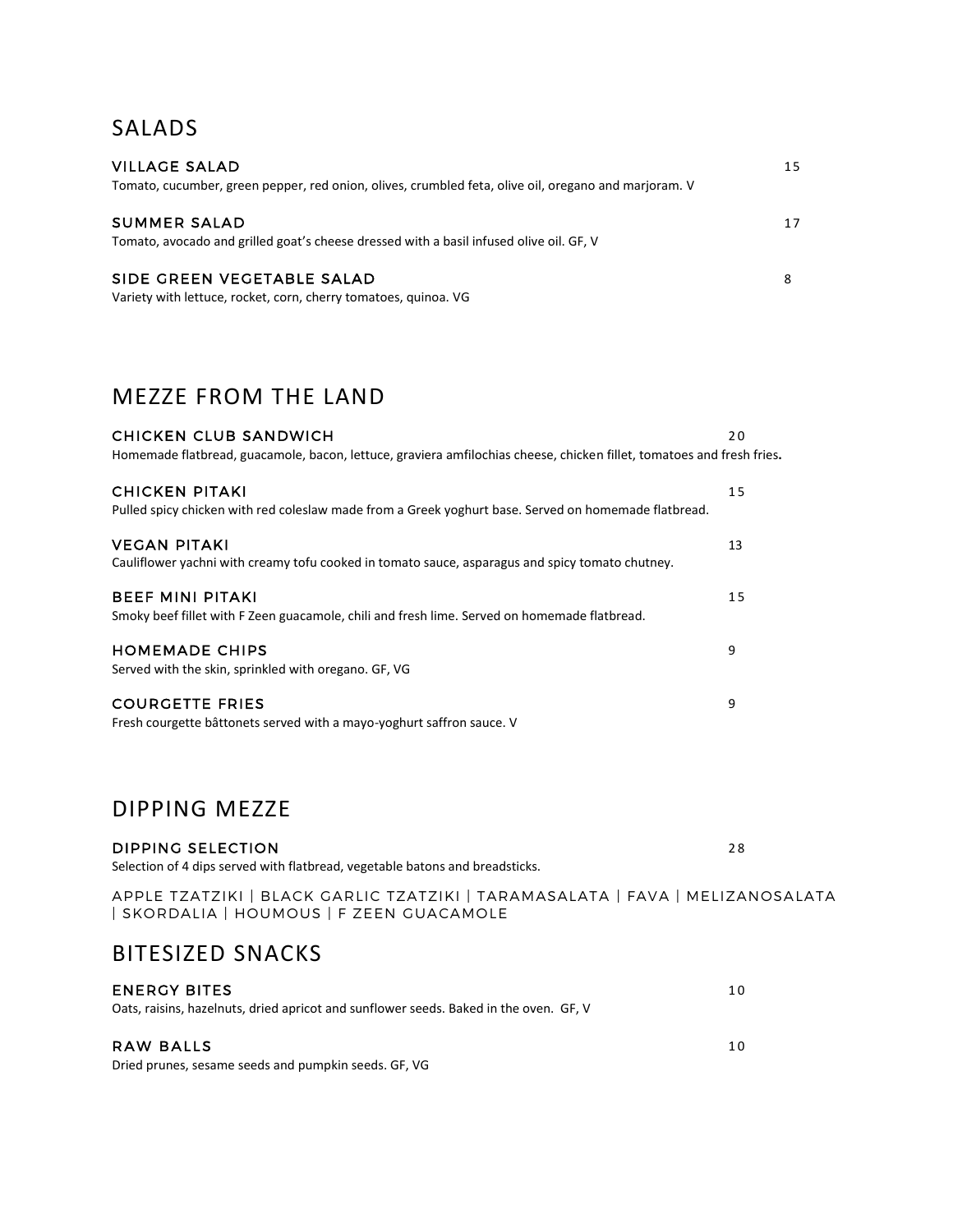| RAW NUTRITION BARS<br>Dates, oats, almonds, honey and peanut butter. GF, V                                                                                              | 10 |
|-------------------------------------------------------------------------------------------------------------------------------------------------------------------------|----|
| BLISS BALLS<br>Walnuts, coconut, carrot, cinnamon, nutmeg, ginger, dates. GF, VG                                                                                        | 10 |
| <b>DESSERT</b>                                                                                                                                                          |    |
| <b>FRUIT SELECTION</b><br>Per person. A selection of seasonal fruit. GF, VG                                                                                             | 10 |
| WELLNESS COFFEE                                                                                                                                                         |    |
| CACAO ICED COFFEE<br>Double Espresso, Banana, Almond milk, Cacao<br>Energising, potassium, magnesium                                                                    | 10 |
| CACAO-COCO ICED COFFEE<br>Double Espresso, Banana, Coconut Milk, Almond Butter, Cacao, Dates, Walnuts, Coffee Beans<br>Energising, essential fats, potassium, magnesium | 12 |
| MATCHA ICED LATTE<br>Matcha Green Tea, Coconut Milk, Honey<br>High in antioxidants, good for brain function                                                             | 10 |
| <b>FERMENTED</b>                                                                                                                                                        |    |
| Good bacteria for healthy digestive system                                                                                                                              |    |
| KOMBUCHA LEMON (ZERO)                                                                                                                                                   | 8  |
| KOMBUCHA GINGER (ZERO)                                                                                                                                                  | 8  |
| KOMBUCHA RASPBERRY                                                                                                                                                      | 8  |

# JUICES

Our juicer uses a twin gear system that leaves the enzymes and nutritional value of the vegetable and fruit unaffected by the juicing process

CLEANSE SHOT 6 Ginger, Lime, Lemon, Cayenne Pepper *Detoxifying and boosts metabolism*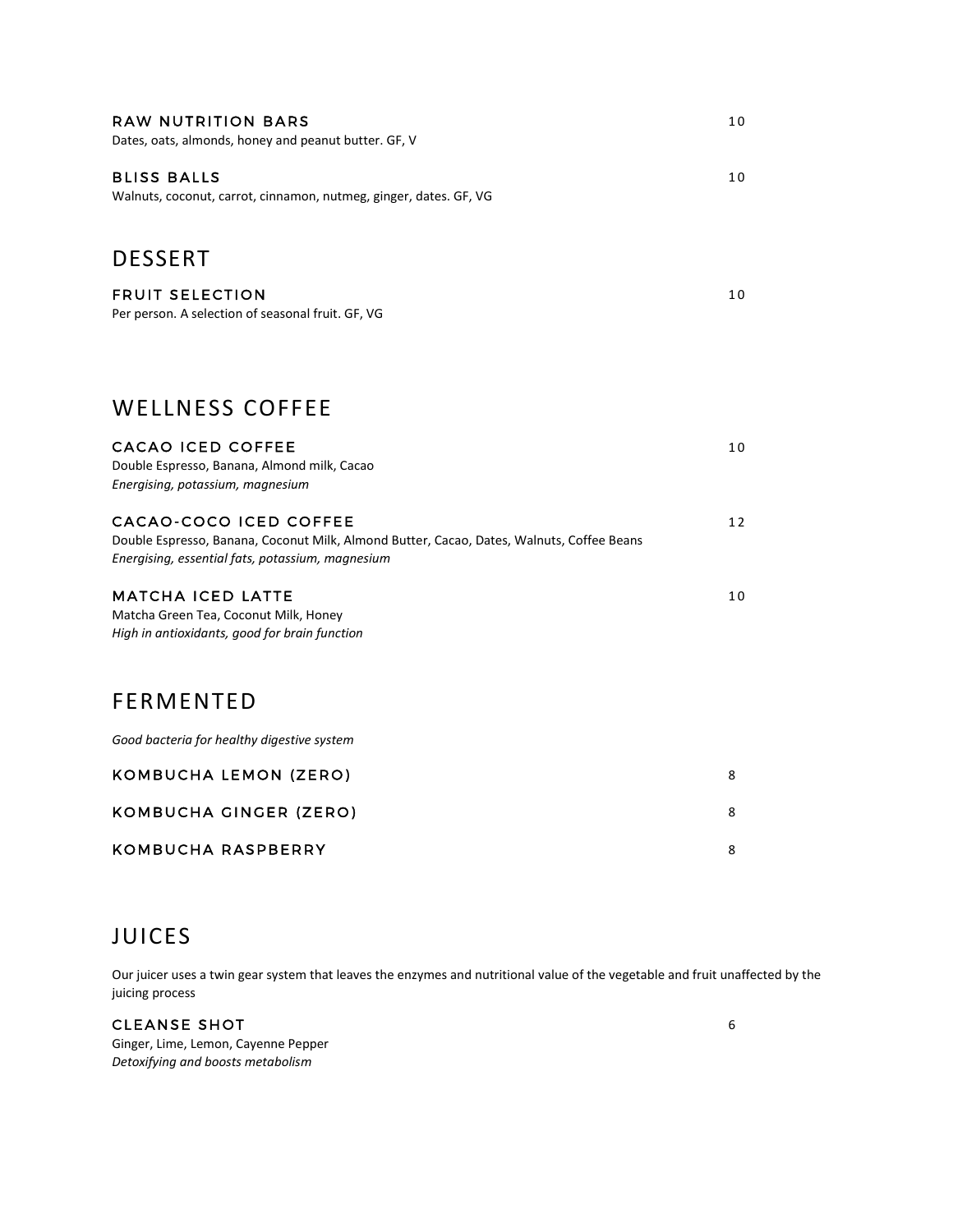| <b>ANTIBACTERIAL &amp; DIGESTIVE SHOT</b><br>Green Apple, Oregano, Honey<br>Soothing and anti-microbial                          | $\overline{7}$ |
|----------------------------------------------------------------------------------------------------------------------------------|----------------|
| <b>FRESH ORANGE JUICE</b><br>High in vitamin C                                                                                   | 9              |
| <b>SEASONAL FRUIT BLEND</b><br>A seasonal selection of fruit combined in our juicer                                              | 10             |
| <b>SUMMER GREEN</b><br>Pineapple, Cucumber, Mint, Lime<br>Anti-inflammatory and digestive                                        | 10             |
| <b>CARROT, TURMERIC &amp; GINGER</b><br>Lemon, Ginger, Pineapple, Turmeric, Carrot<br>Energising, anti-inflammatory              | 11             |
| <b>HERBAL RETREAT</b><br>Mint, basil, ginger, lemon, cucumber, cayenne pepper (optional)<br>Metabolizes fat, good for metabolism | 10             |
| <b>TAILOR MADE</b><br>Customise your fresh juice. Ingredients subject to availability.                                           | 12             |
| <b>SMOOTHIES</b>                                                                                                                 |                |

| <b>GREEN DETOX</b><br>Baby Spinach, Green Apple, Cucumber, Ginger, Almond milk, Lemon Juice, Honey<br>Detoxifier and alkalizing                                       | 12 |
|-----------------------------------------------------------------------------------------------------------------------------------------------------------------------|----|
| <b>AÇAI REJUVENATOR</b><br>Mango, Raspberries, Banana, Açai Berry, Almond Butter, Almond Milk, Oats<br>Rejuvenating, packed with vitamins & antioxidants              | 14 |
| THE ULTIMATE CHOCO SMOOTHIE<br>Almond Milk, Coconut Milk, Avocado, Banana, Cacao, Cacao Nibs.<br>Iron & magnesium                                                     | 12 |
| <b>BLUEBERRY YOGHURT</b><br>Blueberries, Almond Milk, Honey, Oats, Cinnamon, Vanilla, Almond Butter, Flaxseeds, Greek Yoghurt<br>Antioxidants, stabilises blood sugar | 14 |
| THE BEE<br>Almond Milk, Banana, Bee Pollen, Honey, Tahini, Cinnamon, Greek Yoghurt<br>Protein, amino acids & vitamins                                                 | 13 |
| <b>TROPICAL SUPERFOOD</b><br>Spinach, Banana, Pineapple, Almond Butter, Baobab, Spirulina                                                                             | 12 |

*Immune support, protein, essential fats*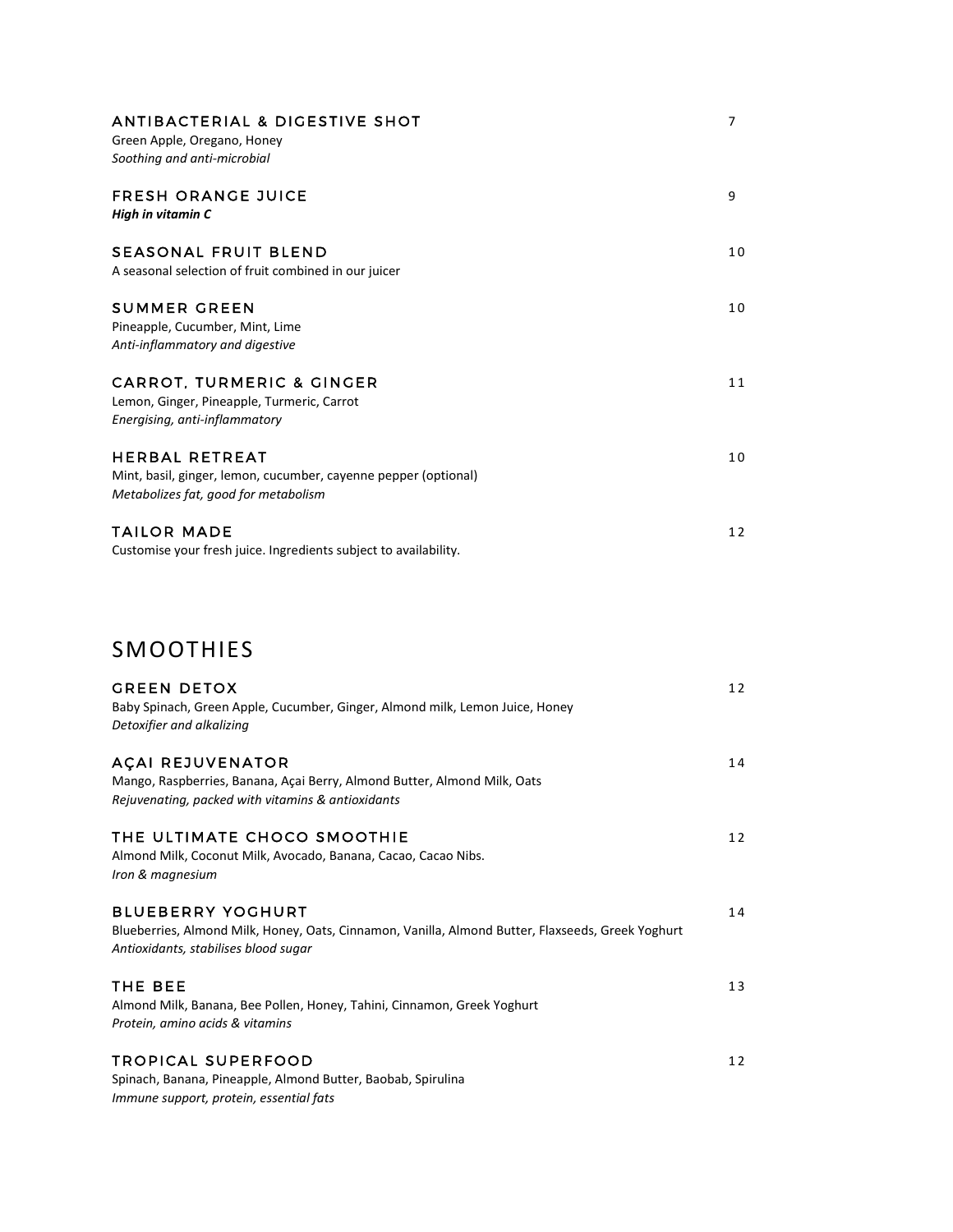#### TAILOR MADE SMOOTHIE 15

Customise your fresh smoothie. Ingredients subject to availability.

We will be happy to substitute any ingredients for you, provided they are available. To ensure the highest quality of fruit and vegetables, all ingredients are subject to the seasons.

# HERBAL TEAS

#### FRESH MINT 4

Fresh mint handpicked from our garden. Good for soothing the digestive system and has antispasmodic effects. *Naturally caffeine-free*

#### FASKOMILO 4

Organic Local Sage. Anti-inflammatory, helps to balance the body's systems and is anti-bacterial. *Naturally caffeine-free*

#### VOUNO 4

Organic Greek Mountain Tea (Ironwort) grows throughout Greece. It has an earthy, slightly sweet and soothing taste. It is good for the digestive health and contains natural antioxidants. It boosts the immune system and reduces inflammation and can also help to reduce blood pressure while relaxing the blood vessels. It is also anti-microbial and can help to fight Alzheimer's disease.

*Naturally caffeine-free*

# HERBAL BLENDS

#### $GAIA$  6

Hibiscus, Verbena, Dandelion. A detoxifying blend for the liver, high in vitamin C and antioxidants and supports the eliminatory systems of the body. *Naturally caffeine-free*

#### OLYMPUS 6

Fennel, Stinging Nettle, Thyme, Mountain Tea, Sage, Chamomile. A detoxifying blend, helping with digestion, inflammation and boosting the immune system. *Naturally caffeine-free*

#### ANOSIA 6

Echinacea, Lapacho, Orange Peel, Pomegranate. Created specifically for the immune system, with high levels of vitamin C and antioxidants. The perfect blend for supporting the body's systems. *Naturally caffeine-free*

#### ARMONIA 6

Sage, Rose Buds, Lemon Balm, Saffron A balancing blend helping to harmonise the digestive and hormonal systems along with anti-inflammatory and mood lifting effects. *Naturally caffeine-free*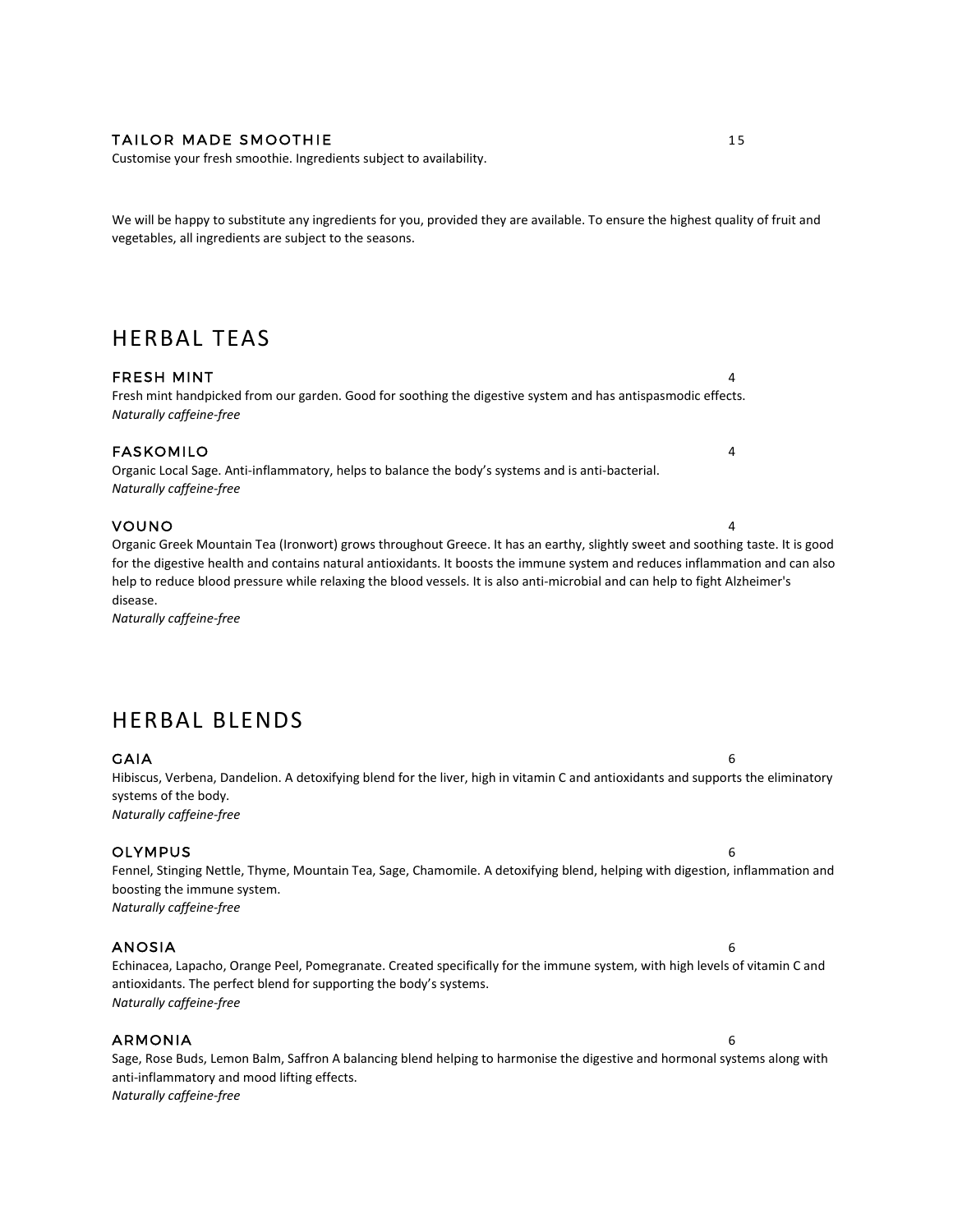#### EVEKSIA 6

Organic Mountain Tea, Lemon Peel, Dittany, Ginger. A digestive blend for wellbeing that stimulates digestion, purifies from within and nourishes the body. *Naturally caffeine-free*

#### HALAROSI 6

Lavender, Chamomile, Passion Flower, Linden. A relaxing blend, soothing for the body and mind. Helps to reduce stress and has a calming effect on the nervous system. *Naturally caffeine-free*

# GREEN TEA

#### BERGAMOTO 6

#### surrounding the retreat with a zesty fragrance.

ENERGIA 6

Green Tea, Green Coffee Beans, Cacao Nibs, Mate, Chamomile. An enerising blend. High in antioxidants, minerals and helps with the functioning of the brain. It has a full and caramel-like taste.

#### MASTICA 6

#### Green Tea, Masticha, Almond Flakes. The signature and earthy taste of Chios island. Mastica has a musky aroma with flavours of pine and wood. It helps with digestion while the smooth taste pairs perfectly with the fullness of the almond.

#### RISI 2008 - 2009 - 2009 - 2009 - 2009 - 2009 - 2009 - 2009 - 2009 - 2009 - 2009 - 2009 - 2009 - 200

#### Matcha Green Tea, Rosted Rice. A potent dose of antioxidants giving a bitter taste, combined with a full and nutty flavour from the roasted rice.

#### YIASEMI 6

Green Tea, Jasmine Flowers. A blend for the soul. The intoxicating scent and flavour of Jasmine, reminiscent of summer evenings.

# ROOIBOS TEA

#### CANELLA 6

Rooibos Tea, Cacao Nibs, Cinnamon, Cardamon, Chicory. An aromatic and exquisite delight. High in antioxidants, iron and minerals, helps to balance blood sugar levels and detoxify the liver. *Naturally caffeine-free*

#### PORTOKALI 6

Rooibos Tea, Orange Peel, Rose Buds. A smooth and fragrant blend, high in antioxidants, iron and minerals with wonderful mood-lifting effects.

*Naturally caffeine-free*

Green Tea, Bergamot, Cornflower. A health tonic for inflammation and brain function, inspired by the bergamot trees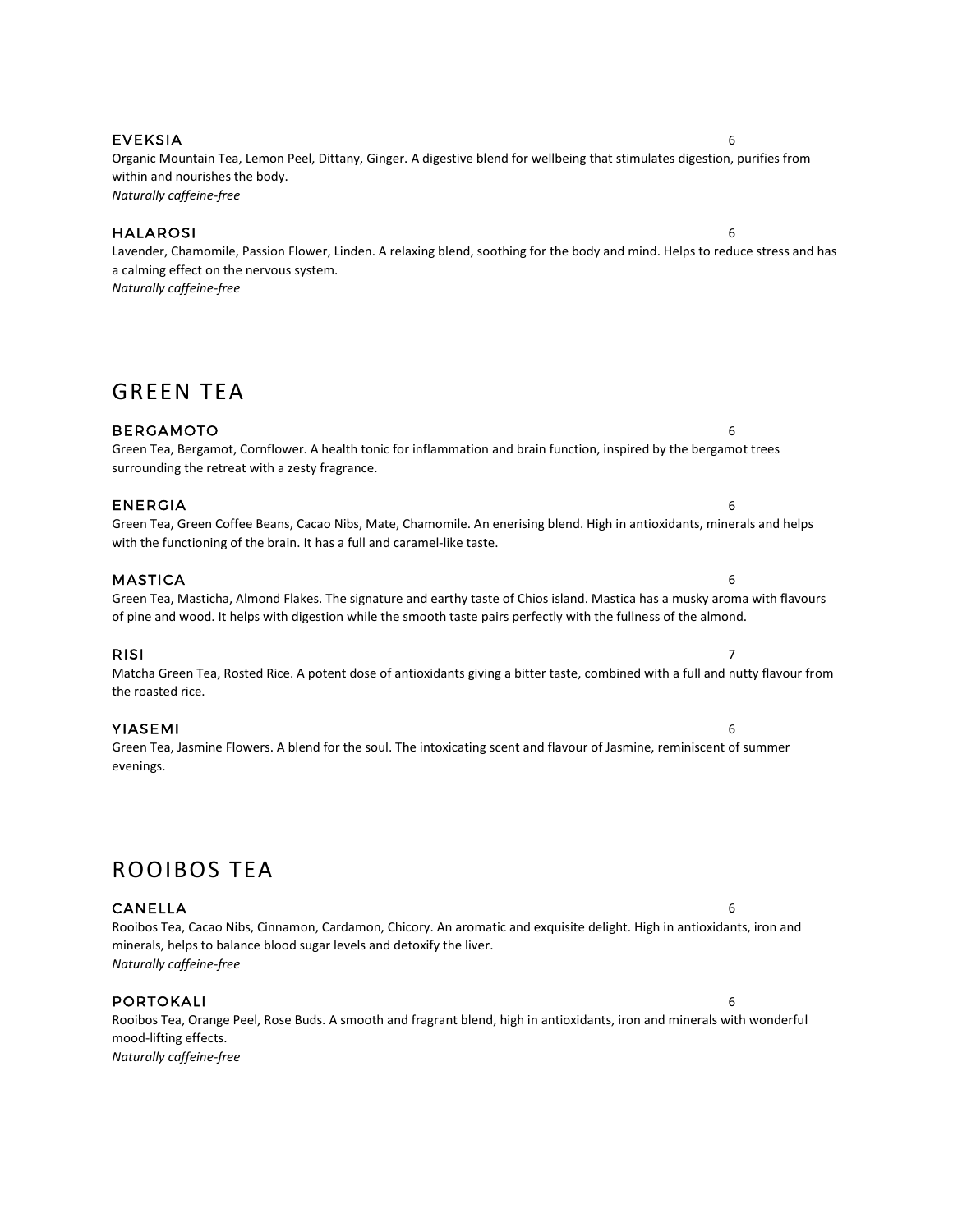# SOFT DRINKS

| <b>WATER</b><br>250ml   1lt                                  | $2 \mid 4$ |
|--------------------------------------------------------------|------------|
| SPARKLING WATER<br>250ml   750ml                             | $4 \mid 6$ |
| COKE   DIET COKE   SODA WATER   FANTA   TONIC WATER<br>250ml | 7          |
| <b>GRAPEFRUIT SODA</b>                                       | 7          |
| <b>GINGER ALE</b>                                            |            |
| <b>SLIMLINE TONIC</b>                                        | 7          |
| <b>MILKSHAKE</b><br>Strawberry   Chocolate   Vanilla         | 10         |

# HOT

Option: Add Soya | Almond Milk | Coconut Milk | Oat Milk

| <b>ESPRESSO</b><br>Single   Double     | 6<br>$\vert$ 7              |
|----------------------------------------|-----------------------------|
| <b>AMERICANO</b>                       | 6                           |
| CAPPUCCINO<br>Single   Double          | 7 <sup>7</sup><br>$\vert 8$ |
| LATTE                                  | 8                           |
| <b>MOCHA</b>                           | 8                           |
| <b>HOT CHOCOLATE</b>                   | 8                           |
| <b>GREEK COFFEE</b><br>Single   Double | 6<br>$\vert$ 7              |

# ICED COFFEE

| FREDDO ESPRESSO       |   |
|-----------------------|---|
| FREDDO CAPPUCCINO     | 8 |
| NESCAFÉ FRAPPÉ        | 6 |
| FRAPPÉ WITH ICE CREAM |   |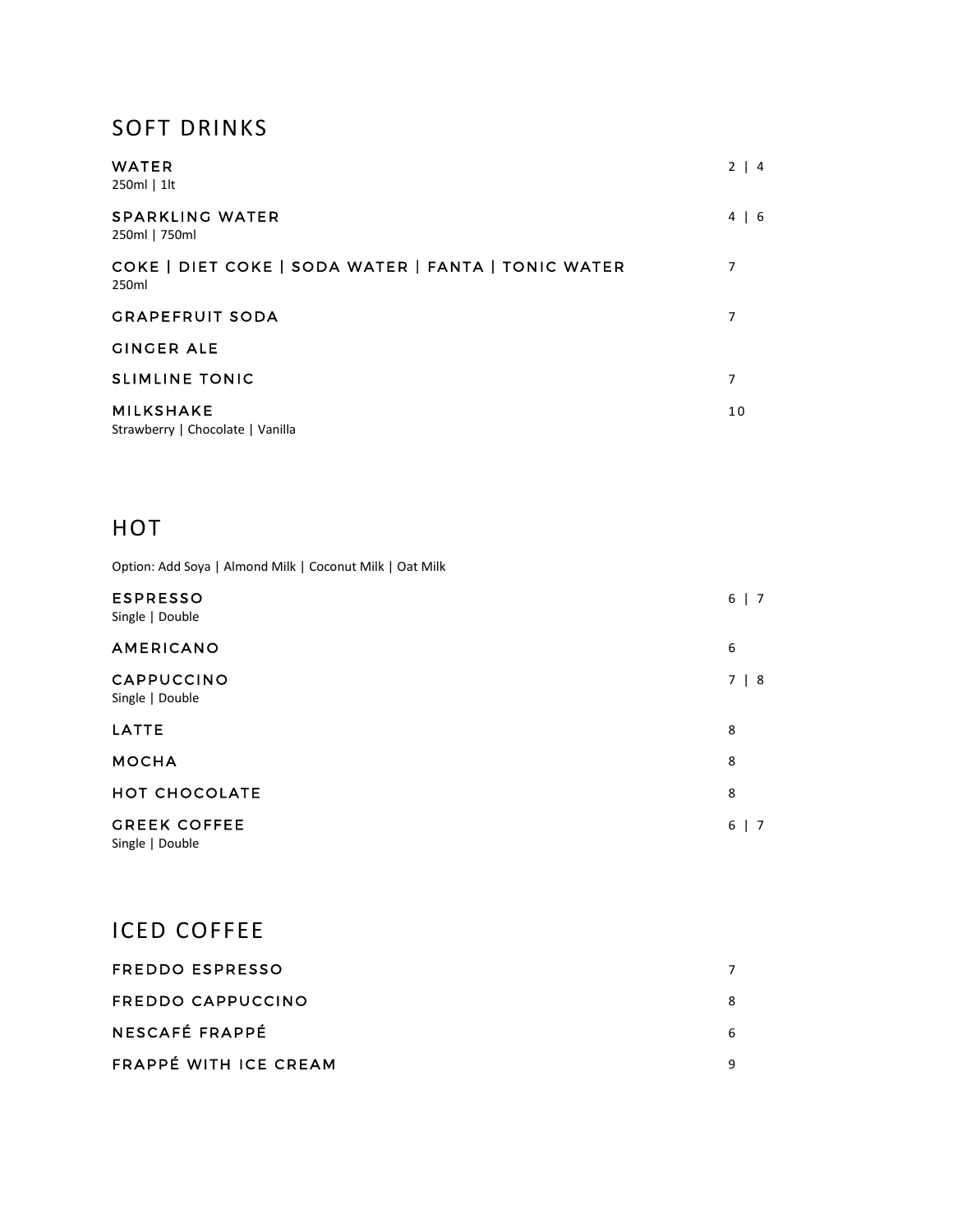# BEER

| <b>MYTHOS DRAUGHT</b><br>Half Pint   Pint       | 6<br>$\overline{7}$ |
|-------------------------------------------------|---------------------|
| <b>AMSTEL FREE</b><br>Non-alcoholic             | 8                   |
| <b>HEINEKEN</b><br>330ml bottle                 | 8                   |
| <b>KEFALONIAN SIORA RED ALE</b><br>330ml bottle | 9                   |
| <b>CORONA</b><br>355ml bottle                   | 10                  |

# COCKTAILS

| CLASSIC COCKTAIL                                                               |    |
|--------------------------------------------------------------------------------|----|
| Traditional cocktails such as mojito, cosmopolitan etc. are available to order |    |
| CLASSIC PREMIUM COCKTAIL                                                       | 16 |
| Traditional cocktails using premium alcohol                                    |    |

# SIGNATURE COCKTAILS

| <b>IONIAN BREEZE</b><br>Vodka, Elderflower, Watermelon, Lime, Passion-Fruit                                   | 14 |
|---------------------------------------------------------------------------------------------------------------|----|
| <b>BOHEMIAN SPRITZ</b><br>Aperol, Prosecco, Grapefruit Soda                                                   | 14 |
| <b>RUM VISION</b><br>Aged Rum, Pineapple Juice, Lime, Vanilla Syrup, Daiquiri bitters                         | 17 |
| THE RUBY SOUR<br>Dark Aged Tsipouro, Lemon Juice, Angostura Bitters, Cherry Bitters, Egg-white                | 16 |
| <b>BRANDY CRUSTA</b><br>Cognac, Triple sec Liqueur, Maraschino Liqueur, Lemon Juice, Sugar, Angostura bitters | 16 |
| STRAWBERRY CHAMOMILE PALOMA<br>Tequila Blanco, Chamomile Honey Syrup, Pink Grapefruit Soda, Strawberries      | 16 |
| <b>MOTIVO</b><br>Mastiha, Gin, Orange Curacao Liqueur, Lime, Egg white syrup, Cucumber                        | 15 |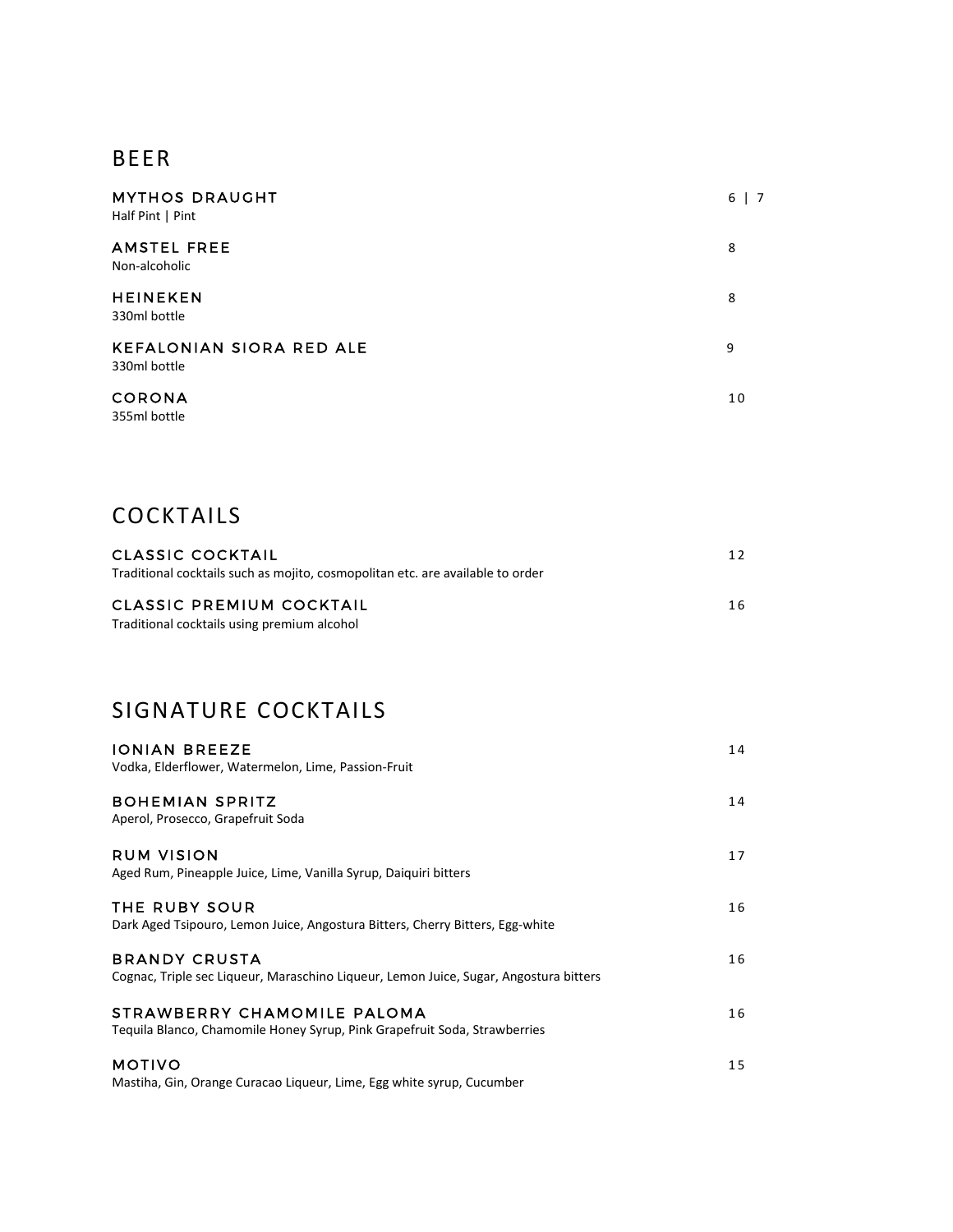| WHITE SPARKLING SANGRIA<br>Gin, St. Germain Liqueur, Moscato d'Asti                                                | 14 |
|--------------------------------------------------------------------------------------------------------------------|----|
| <b>MAMA MIA</b><br>Mastiha, Vodka, Strawberry, Vanilla Syrup, Fresh Basil, Lemon                                   | 15 |
| <b>SUNBEAM</b><br>Gin, Triple sec, Honey Syrup, Orange marmalade, Lemon Juice                                      | 15 |
| <b>FLAVOR MARCH</b><br>Grapefruit-infused Tequila, Agave Syrup, Mandarin Liqueur, Lime, Cardamom, Cherry Bitters   | 16 |
| <b>FLY WITH ME</b><br>Gin, homemade Bergamot Syrup, Creme de Violette, Elderflower Liqueur, Lemon, Rhubarb Bitters | 16 |

# MOCKTAILS

| WALK IN THE FOREST<br>Strawberry, simple syrup, lemon, mint, sprite | 1 O |
|---------------------------------------------------------------------|-----|
| VIRGIN MOJITO<br>Mint Leaves, Brown Sugar, Soda Water, Lime         | 1 O |

# SPIRITS

| Vodka                      |    |
|----------------------------|----|
| <b>ABSOLUT</b>             | 12 |
| TITO'S HANDMADE            | 14 |
| <b>CIROC</b>               | 15 |
| <b>BELVEDERE</b>           | 16 |
| <b>GREY GOOSE</b>          | 16 |
|                            |    |
| Gin                        |    |
| <b>BEEFEATER</b>           | 12 |
| <b>TANQUERAY</b>           | 12 |
| <b>PLYMOUTH</b>            | 14 |
| TANQUERAY NO10             | 16 |
| <b>HENDRICK'S</b>          | 16 |
| <b>MONKEY 47</b>           | 17 |
| R u m                      |    |
| <b>BACARDI</b>             | 12 |
| SAILOR JERRY               | 12 |
| <b>KRAKEN BLACK SPICED</b> | 13 |
| <b>HAVANA CLUB 7Y.O</b>    | 14 |
| DIPLOMATICO RESERVA        | 16 |
| <b>RON ZACAPA</b>          | 17 |
|                            |    |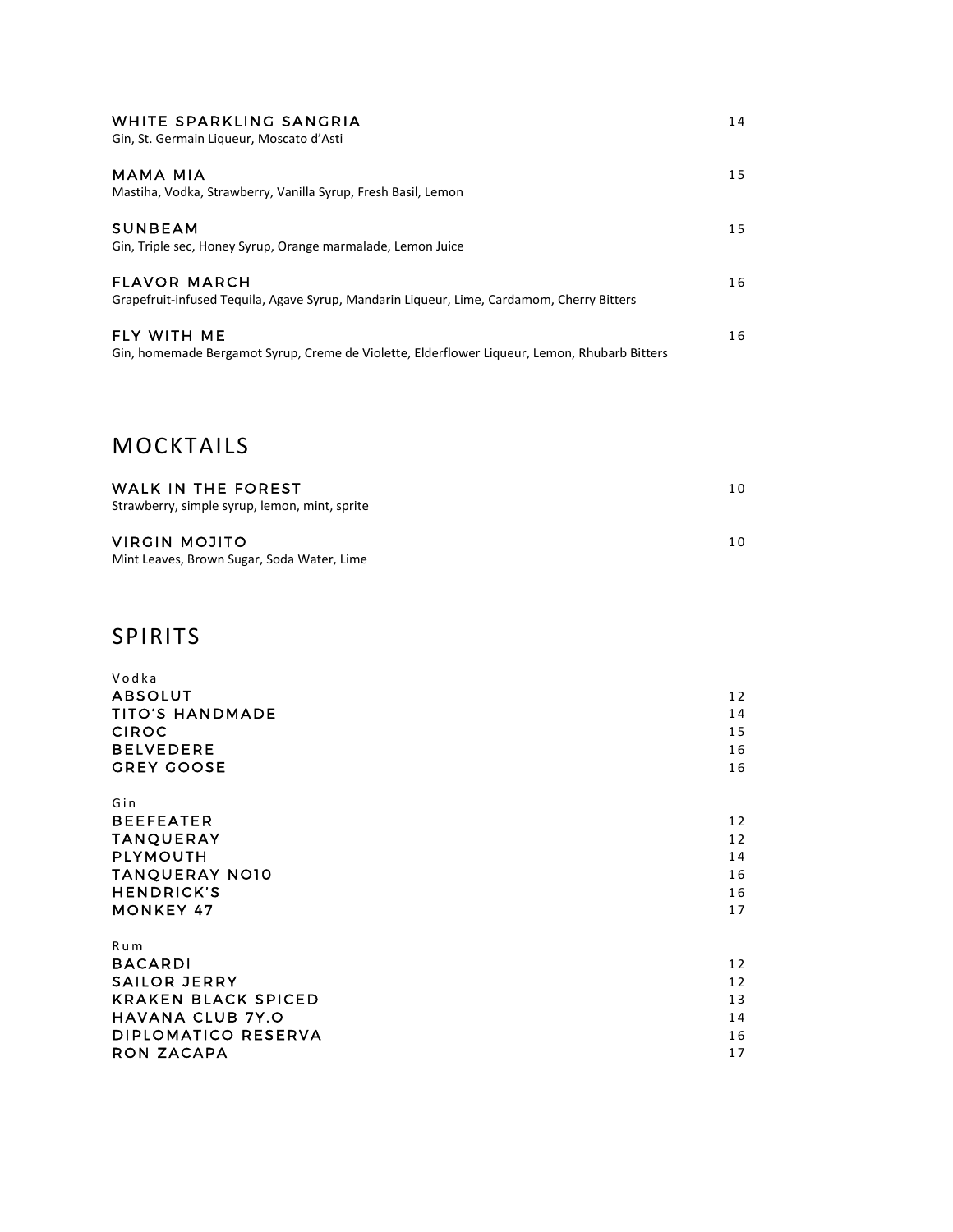| Tequila                      |    |
|------------------------------|----|
| OLMECA BLANCO                | 12 |
| <b>OLMECA REPOSADO</b>       | 12 |
| DON JULIO BLANCO             | 13 |
|                              |    |
| DON JULIO REPOSADO           | 14 |
| DON JULIO ANEJO              | 16 |
| <b>GUSANO ROJO MEZCAL</b>    | 18 |
| Whisky                       |    |
| <b>FAMOUS GROUSE</b>         | 12 |
| <b>JAMESON</b>               | 12 |
| <b>BULLEIT BOURBON</b>       | 12 |
| <b>JACK DANIELS</b>          | 13 |
| <b>JOHNNIE WALKER BLACK</b>  | 13 |
| <b>TALISKER MALT</b>         | 16 |
| <b>NIKKA FROM THE BARREL</b> | 18 |
| <b>LAGAVULIN 16 Y.O</b>      | 24 |
| Brandy                       |    |
| <b>METAXA 7*</b>             | 12 |
| <b>HENNESY V.S</b>           | 15 |
| <b>COURVOISIEr</b>           | 15 |
| <b>REMY MARTIN V.S.O.P</b>   | 18 |
|                              |    |
| Greek Digestif Spirits       |    |
| OUZO                         | 9  |
| <b>TSIPOURO</b>              | 9  |
| <b>MASTIHA</b>               | 11 |
| <b>JAGERMEISTER</b>          | 11 |
| DARK CAVE 5Y.O TSIPOURO      | 15 |
| Liqueur                      |    |
| <b>BAILEY'S</b>              | 12 |
| <b>KAHLUA</b>                | 12 |
| AMARETTO DISARONNO           |    |
| <b>SOUTHERN COMFORT</b>      | 12 |
|                              | 12 |
| Aperitif                     |    |
| <b>CAMPARI</b>               | 12 |
| <b>APEROL</b>                | 12 |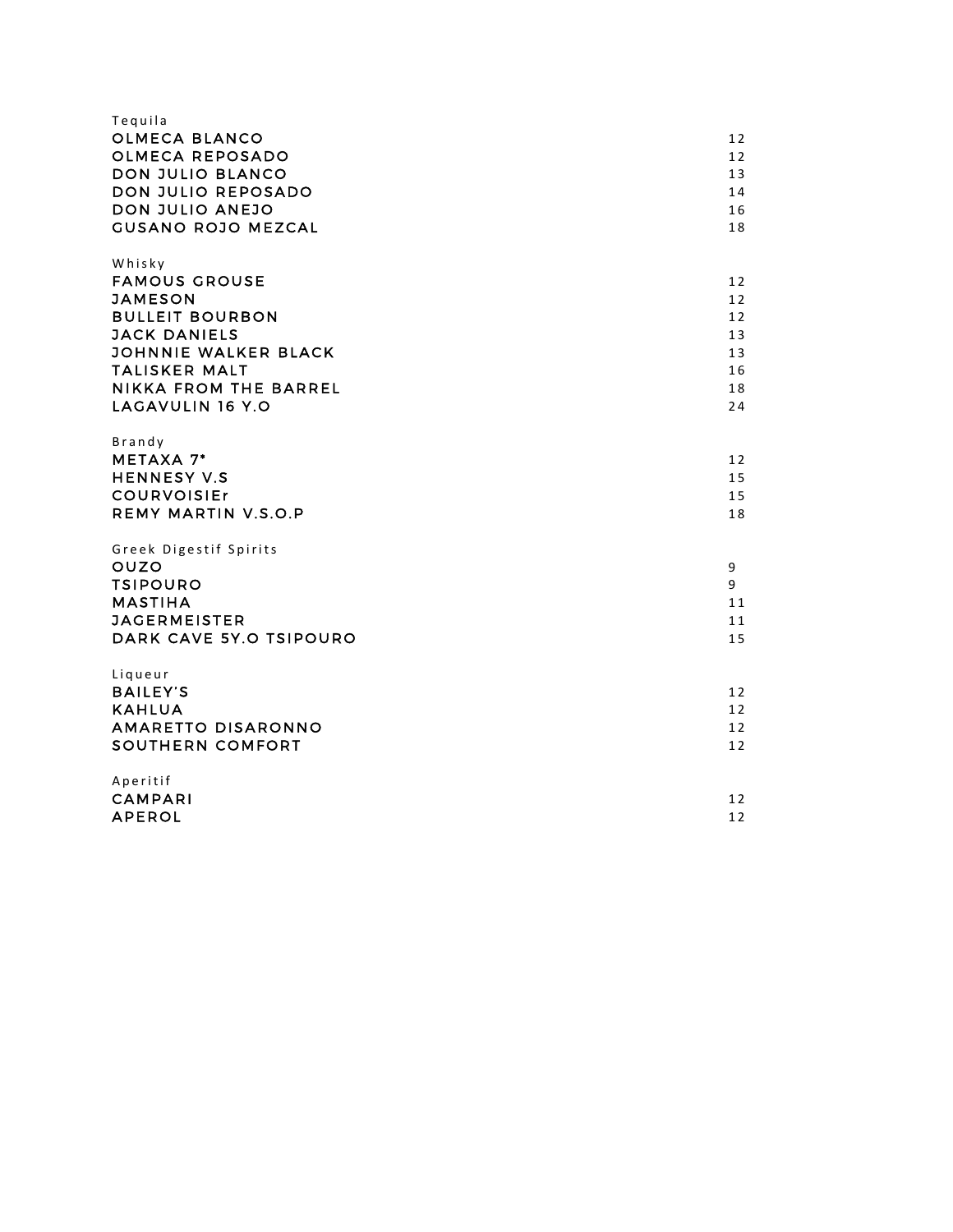# WINE LIST

# **WHITE**

| Kefalonia                                                                                                                                                                                                                                                                                 |          |
|-------------------------------------------------------------------------------------------------------------------------------------------------------------------------------------------------------------------------------------------------------------------------------------------|----------|
| LEFKÓS BY F ZEEN<br>House White. Varieties: Tsaousi & Sauvignon Blanc. A crisp and aromatic blend. Fresh and dry with hints of tropical<br>fruit.                                                                                                                                         | $8$   32 |
| <b>GENTILINI NOTES WHITE</b><br>Varieties: Sauvignon Blanc & Tsaousi. An exotic blend with aromas of citrus fruit.                                                                                                                                                                        | 9   36   |
| VINO DI SASSO, SCLAVOS ESTATE<br>Varieties: Robola. Aromas of citrus fruit such as mandarin and grapefruit, almond, floral hints and minerals.                                                                                                                                            | 50       |
| Greece                                                                                                                                                                                                                                                                                    |          |
| TSELEPOU MANTINIA<br>Variety: Moschofilero. Exceptional freshness and lively acidity. Citrus fruits and lemon flowers on the nose, with a crisp,<br>clean finish.                                                                                                                         | 9   36   |
| <b>THEMA PAVLIDI</b><br>Variety: Sauvignon Blanc, Assyrtiko. Exceptional freshness and lively acidity. Citrus and exotic notes of pineapple and<br>white flowers.                                                                                                                         | 43       |
| <b>DIO FILOI</b><br>Variety: Riesling. Semi-dry intense aromas of yellow flowers, explosive and perfectly adapted acidity, rich body and taste<br>complexity are the elements that fix you from the first sip. Persistent and enjoyable aftertaste.                                       | 41       |
| <b>MALAGOUSSIA GEROVASILIOU</b><br>Varieties: Malagousia. Intense aromas of citrus and stone fruits and elegant hints of lemon blossom.                                                                                                                                                   | 55       |
| <b>TESSERIS LIMNES KIR. YIANNI</b><br>Variety: Chardonnay & Gewurztraminer. Intense aromas of rose petals, peach and lychee, are overlaid with notes of<br>tobacco.                                                                                                                       | 50       |
| <b>VIOGNIER GEROVASILIOU</b><br>Varieties: Viognier. Intense gold color. Aromas of peach and apricot and smoky accents in its long aftertaste.                                                                                                                                            | 68       |
| <b>SANTORINI SIGALAS</b><br>Variety: Assyrtiko barrel aged. Bright golden color. Excellent structure with a depth of flavor and acidity. It has the<br>distinguishing mineral taste, typical of the variety and soil of Santorini along with aromas of saltiness and subtle notes of oak. | 100      |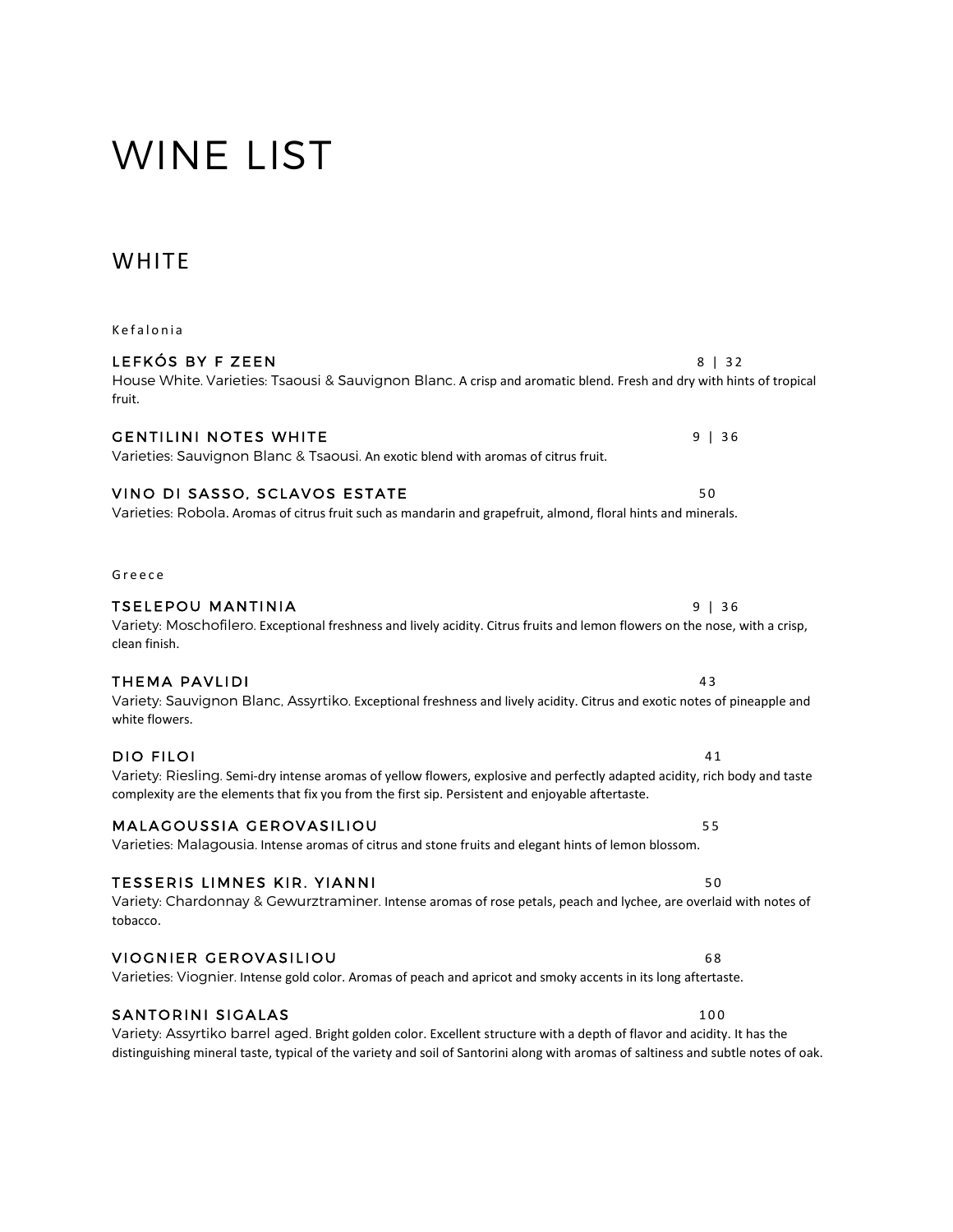# ROSÉ

**Kefalonia** 

### ELAFRÍ BY FZEEN  $8|34$

### GENTILINI NOTES 9 9 143

#### Varieties: Moschofilero & Mavrodaphne. A balanced dry rose with a bright pink colour. Aromas of rose petals and jasmine, good acidity.

G r e e c e

aftertaste.

### D O M A I N E C O S T A L A Z A R I D I 1 2 | 5 0

### ALPHA ESTATE 57

# I DYLLE D'ACHINOS, LA TOUR MELAS **EN CONTRACTE EN CONTRACTE DE LA CONTRACTE EN CONTRACTE EN CONTRACTE EN CONTRA**

A refreshing acidity which balances the alcohol, rounded up with a pleasant fruity finish.

Varieties: Syrah, Grenache Rouge, Agiorgitiko. A refined fragrant composition with notes of rose on the nose. Easy to drink, cool with a nice acidity and savory intensity on the palate, with mango and white peach aftertaste.

Variety: Xinomavro. Fruity nose with rich expression of rose petals and strawberries. Well balanced mouth, with a long

Variety: Merlot. Lively nose of red fruit like strawberry and cherry, with a hint of lemon verbena and a presence of spices.

# RED

**Kefalonia** 

### ERITHRÓS BY F ZEEN SANT HERITHRÓS BY FILE

### House Red. Varieties: Mavrodaphne & Agiorgitiko. Smooth and soft with wild berry aromas.

#### GENTILINI NOTES RED 10 | 10 | 45

#### Varieties: Agiorgitiko, Syrah, Mavrodaphne. Fresh and complex on the palate with sour cherry and spicy flavours, velvety tannins and long aftertaste.

### G ENTILINI ECLIPSE THE RELATIONSHIP OF THE RELATIONSHIP OF THE RELATIONSHIP OF THE RELATIONSHIP OF THE RELATIONSHIP OF THE RELATIONSHIP OF THE RELATIONSHIP OF THE RELATIONSHIP OF THE RELATIONSHIP OF THE RELATIONSHIP OF THE

Variety: Mavrodaphne. An excellent expression of this grape variety. Intense aromas of red fruit with hints of licorice. Rich, complex and impressive in the mouth with soft, rounded tannins and a long and pleasant aftertaste. Matured for 12 months in oak barrels.

House Rosé. Varieties: Syrah & Mavrodaphne. A delicate blend, dry and aromatic with hints of rose petals.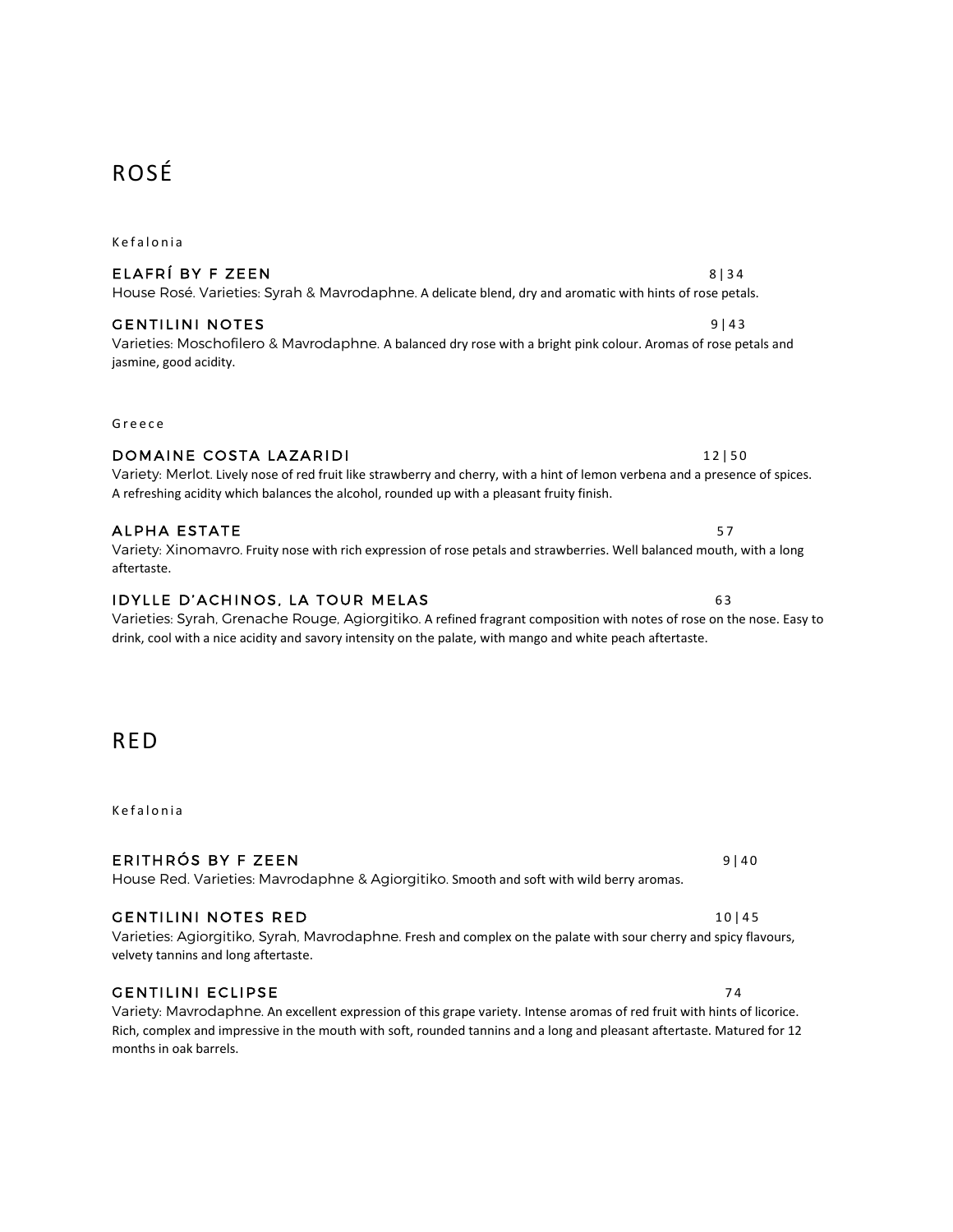### Variety: Syrah. Deep ruby color. Aromas of spices, pepper, cinnamon, tobacco, framed by plenty of black fruit like plum and

Variety: Pinot Noir. Pale red color with purple hues. Intense aromas of cedar and wild cherries, influenced by new oak with

# N E M E A PAPAI O ANNOU

#### Variety: Agiorgitiko. Bright red colour with violet hues. A fruity nose with spices such as pepper and all spice, in a background of red fruit. Balanced with a nice acidity and a long, fresh aftertaste.

### SYRAH AVANTIS 45

G r e e c e

# C H A T E A U J U L I A M E R L O T L A Z A R I D I 6 3

Variety: Merlot. Aged in French oak barrels. Rich red colour and has complex flavouring of small forest fruits, mint and eucalyptus on the nose. In taste it is fruity and round with strong well-worked tannins and an intense long finish.

raspberry, baked fruit jam with hints of vanilla. Spicy with mature tannins and rough long aftertaste.

### GI & OURANOS THIMIOPOULOS AND RESERVE THIS CONSUMING A SAMPLE OF A SAMPLE OF A SAMPLE OF A SAMPLE OF A SAMPLE O

# tomato and fig, blend with the aromas of ageing, like cinnamon, vanilla, wood and spices.

A potent wine, with a body characterised by an abundance of mature tannins, a result of the long ageing process, and a lasting aftertaste

Variety: Xinomavro. A rich wine with a deep red colour and terracotta tints. The sweet aromas of dried fruit, dominated by

### PINOT NOIR ALPHA ESTATE THE RESERVE TO A THE RESERVE TO A THE RESERVE TO A THE RESERVE TO A THE RESERVE TO A T

# hints of spiced black plums and cocoa. Rich and elegant with a luscious and savory aftertaste.

### OVILOS VIVLIA CHORA 2002 - 2003 - 2004 - 2005 - 2014 - 2015 - 2016 - 2017 - 2018 - 2019 - 2019 - 2019 - 2019 -

Variety: Cabernet Sauvignon. Matured for 18 months in new oak French barrels. Pure aroma of ripe red caramel, cedar, chocolate with notes of spices and nuts. Luxurious and intense flavour with rich body, good structure, presence of tannins that give it a long aftertaste and great aging potential.

# SPARKLING

# PROSECCO RIVATA AND INTERNATIONAL SERVICE OF A SERVICE OF A 40 MHz

Variety: Glera. Light straw-yellow color, with aromatic notes of citrus, green apple and maple. In the mouth fresh, crisp, dry, balanced, with a pleasant aftertaste and fruity finish. Served as an aperitif.

# A K A K I E S R O S É , K I R Y I A N N I 4 8

Variety: Xinomavro. Shiny cherry color. Strawberry and fruity aromas, refreshing acidity and distinctive long aftertaste.